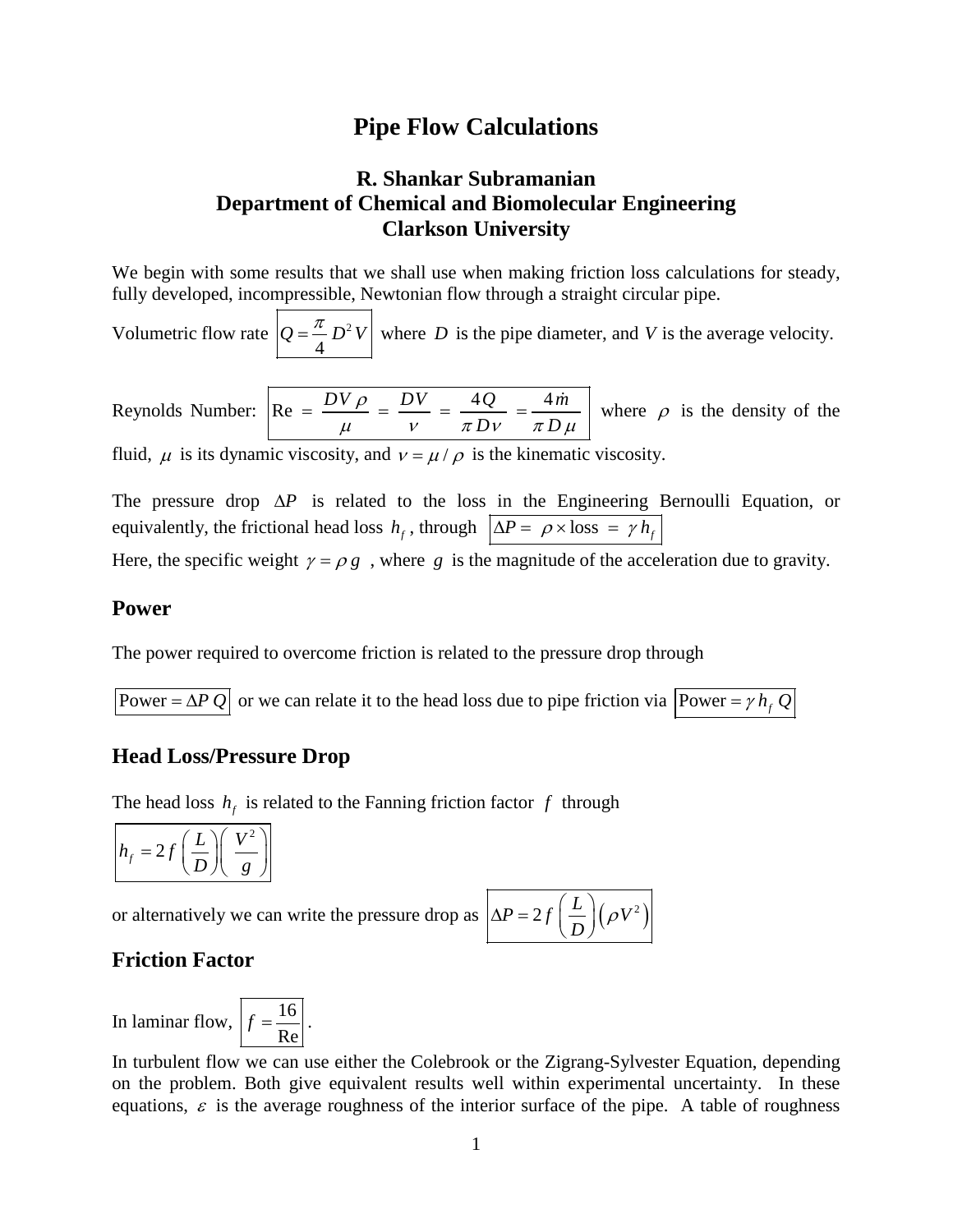values recommended for commercial pipes given in a textbook on Fluid Mechanics by F.M. White is provided at the end of these notes.

#### **Colebrook Equation**

$$
\frac{1}{\sqrt{f}} = -4.0 \log_{10} \left[ \frac{\varepsilon / D}{3.7} + \frac{1.26}{\text{Re} \sqrt{f}} \right]
$$

## **Zigrang-Sylvester Equation**

$$
\frac{1}{\sqrt{f}} = -4.0 \log_{10} \left[ \frac{\varepsilon / D}{3.7} - \frac{5.02}{\text{Re}} \log_{10} \left( \frac{\varepsilon / D}{3.7} + \frac{13}{\text{Re}} \right) \right]
$$

# **Non-Circular Conduits**

Not all flow conduits are circular pipes. An example of a non-circular cross-section in heat exchanger applications is an annulus, which is the region between two circular pipes. Another is a rectangular duct, used in HVAC (Heating, Ventilation, and Air-Conditioning) applications. Less common are ducts of triangular or elliptical cross-sections, but they are used on occasion. In all these cases, when the flow is turbulent, we use the same friction factor correlations that are used for circular pipes, substituting an equivalent diameter for the pipe diameter. The equivalent diameter  $D_e$ , which is set equal to four times the "Hydraulic Radius,"  $R_h$  is defined as follows.

$$
D_e = 4R_h = 4 \times \frac{Cross-Sectional Area}{Wetted Perimeter}
$$

In this definition, the term "wetted perimeter" is used to designate the perimeter of the crosssection that is in contact with the flowing fluid. This applies to a liquid that occupies part of a conduit, as in sewer lines carrying waste-water, or a creek or river. If a gas flows through a conduit, the entire perimeter is "wetted."

Using the above definition, we arrive at the following results for the equivalent diameter for two common cross-sections. We assume that the entire perimeter is "wetted."

#### **Rectangular Duct**



For the duct shown in the sketch, the cross-sectional area is  $ab$ , while the perimeter is  $2(a+b)$ so that the equivalent diameter is written as follows.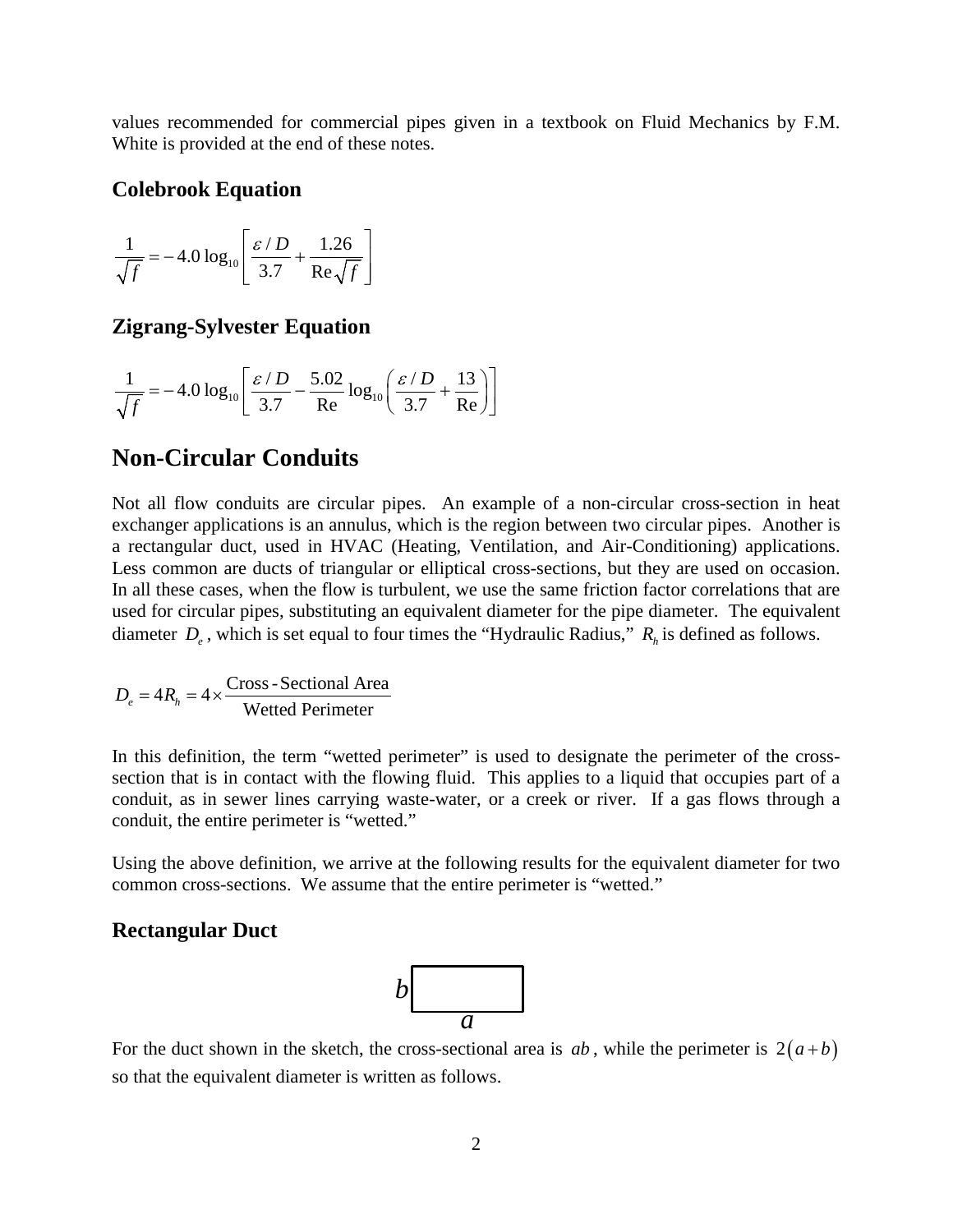$$
D_e = 4 \times \frac{ab}{2(a+b)} = \boxed{\frac{2}{\left(\frac{1}{a} + \frac{1}{b}\right)}}
$$

If the flow is laminar, a result similar to that for circular tubes is available for the friction factor, which can be written as  $f = C / Re$ , where *C* is a constant that depends on the aspect ratio  $a/b$ , and the Reynolds number is defined using the equivalent diameter. A few values of the constant *C* for selected values of the aspect ratio are given in the Table below (Source: F.M. White, Fluid Mechanics, 7<sup>th</sup> Edition). For other aspect ratios, you can use interpolation.

| a/b  | $\mathcal{C}_{\mathcal{C}}$ | a/b      | C     |
|------|-----------------------------|----------|-------|
| 1.0  | 14.23                       | 6.0      | 19.70 |
| 1.33 | 14.47                       | 8.0      | 20.59 |
| 2.0  | 15.55                       | 10.0     | 21.17 |
| 2.5  | 16.37                       | 20.0     | 22.48 |
| 4.0  | 18.23                       | $\infty$ | 24.00 |

## **Annulus**



The cross-sectional area of the annulus shown is  $\pi ( a^2 - b^2 )$ , while the wetted perimeter is  $2\pi(a+b)$ . Therefore, the equivalent diameter is obtained as

$$
D_e = 4 \frac{\pi (a^2 - b^2)}{2\pi (a+b)} = \boxed{2(a-b)}
$$

Again, for laminar flow, we find that  $f = C / Re$ , where *C* is a constant that depends on the aspect ratio  $a/b$ , and the Reynolds number is defined using the equivalent diameter. As with the rectangular cross-section, a few values constant *C* for selected values of the aspect ratio are given in the Table that follows (Source: F.M. White, Fluid Mechanics, 7<sup>th</sup> Edition). For other aspect ratios, you can use interpolation.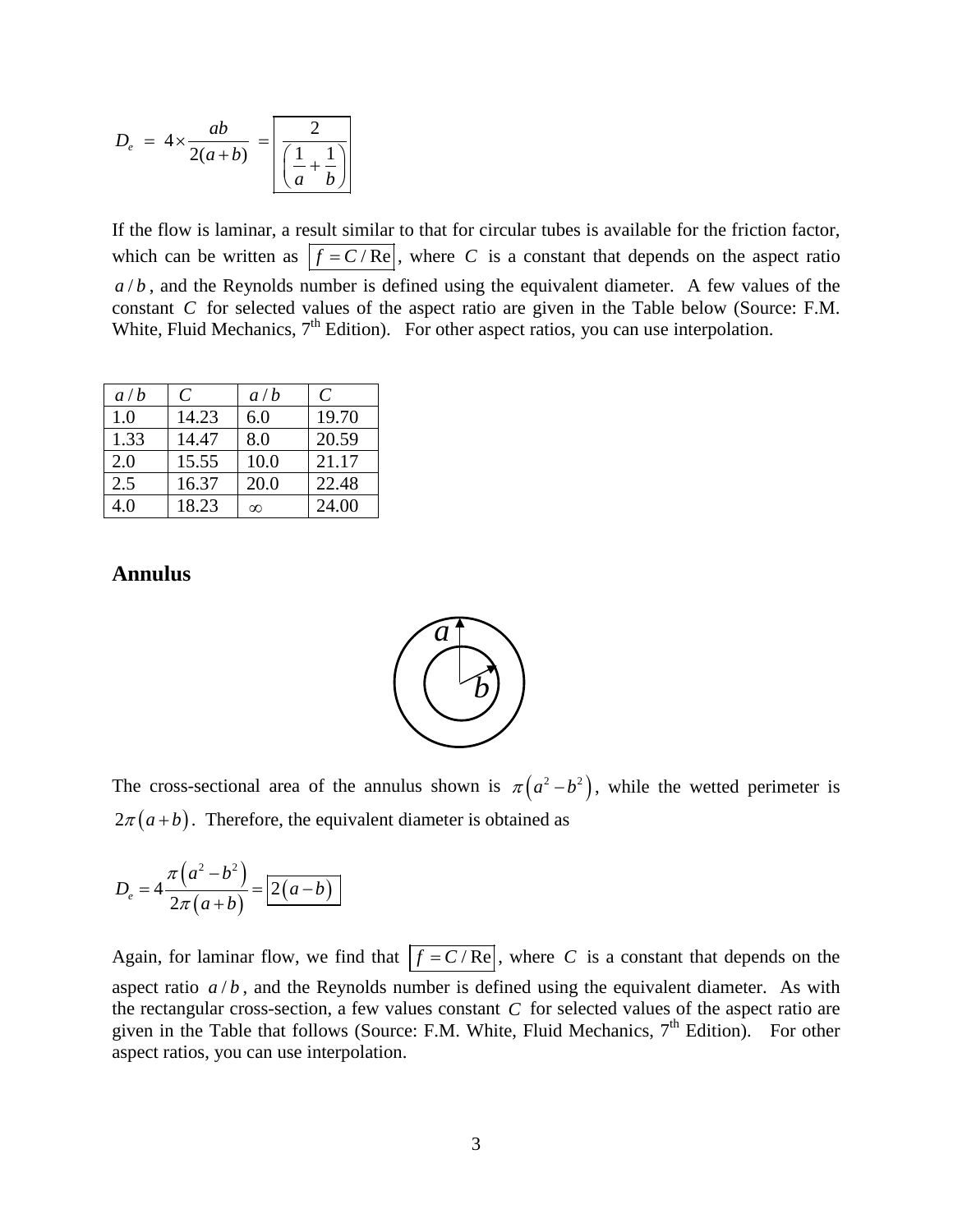| a/b  | C     | a/b      | $\mathcal{C}_{0}$ |
|------|-------|----------|-------------------|
| 1.0  | 24.00 | 10,0     | 22.34             |
| 1.25 | 23.98 | 20.0     | 21.57             |
| 1.67 | 23.90 | 100      | 20.03             |
| 2.5  | 23.68 | 1000     | 18.67             |
| 5.0  | 23.09 | $\infty$ | 16.00             |

# **Minor Losses**

*Minor losses* is a term used to describe losses that occur in fittings, expansions, contractions, and the like. Fittings commonly used in the industry include bends, tees, elbows, unions, and of course, valves used to control flow. Even though these losses are called minor, they can be substantial compared to those for flow through short straight pipe segments. Losses are commonly reported in velocity heads. A velocity head is  $\frac{v^2}{2g}$ . Therefore, we can write

minor losses as 2  $m - \frac{R_L}{2}$  $h_m = K_L \frac{V^2}{2g}$ , where  $K_L$  is called the loss coefficient.

Typical values of  $K<sub>L</sub>$  for some common fittings are given below. Usually, the values depend upon the nominal pipe diameter, the Reynolds number, and the manner in which the valve is installed (screwed or flanged). Manufacturers' data should be used wherever possible. Globe Valve (fully open): 5.5 - 14 Gate Valve (fully open): 0.03 - 0.80 Swing Check Valve (fully open): 2.0 - 5.1

Standard  $45^{\circ}$  Elbow: 0.2 - 0.4 Long radius  $45^{\circ}$  Elbow: 0.14 - 0.21

Standard 90° Elbow: 0.21 - 2.0 Long radius  $90^\circ$  Elbow:  $0.07 - 1.0$ 

Tee: 0.1 - 2.4

#### **When solving homework problems, use the values given in Table 13.1 in the textbook by Welty et al.**

#### **Sudden Expansion and Sudden Contraction**

A sudden expansion in a pipe is one of the few cases where the losses can be obtained from the basic balances. The expression for  $K_L$  is given by

$$
K_L = \left[1 - \frac{d^2}{D^2}\right]^2
$$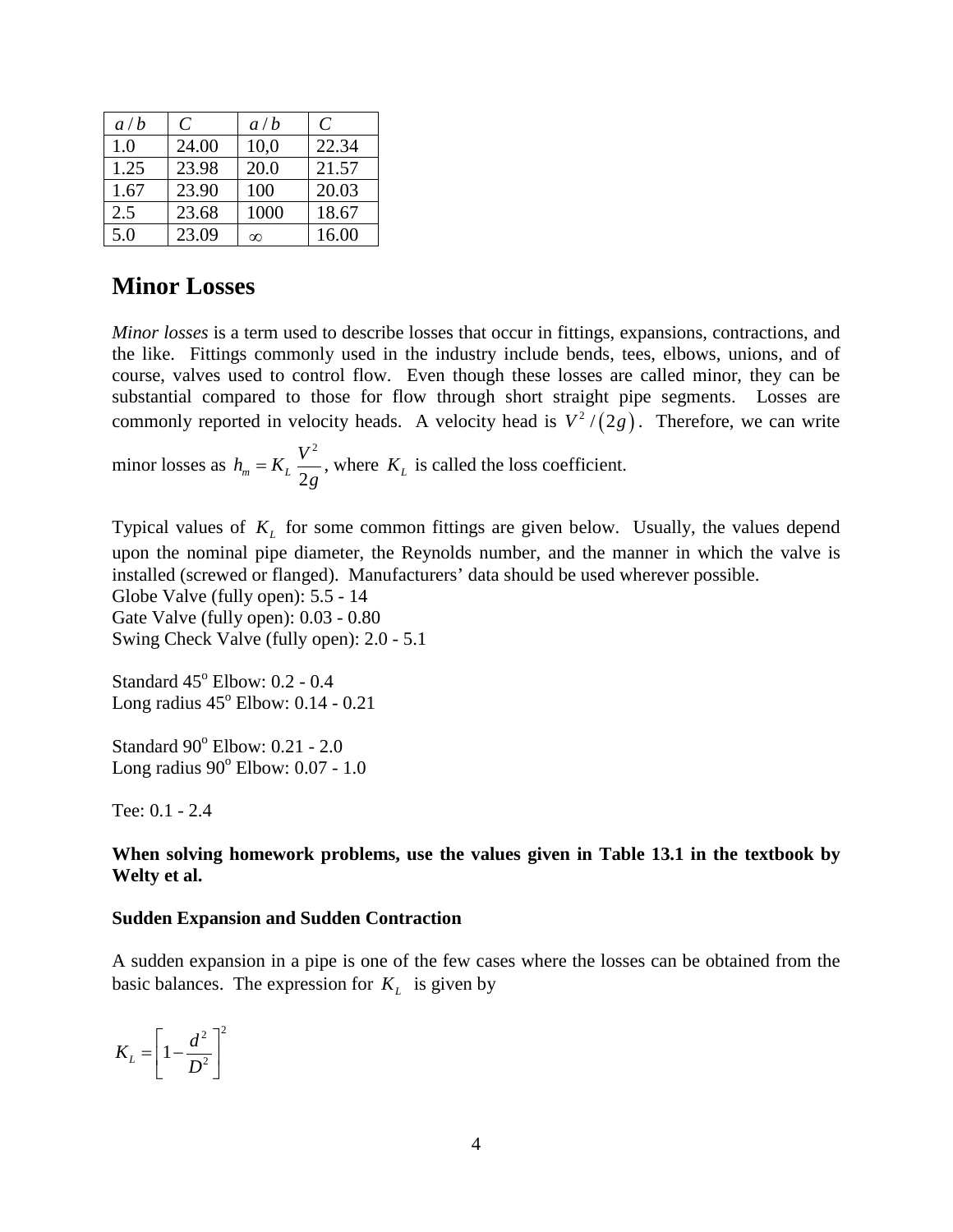Here, *d* and *D* represent the diameters of the smaller and larger pipes, respectively. For a sudden contraction, we can use the same result if  $d/D \ge 0.76$ . For smaller values of  $d/D$  we can use the empirical relation  $K_L = 0.42 \left[ 1 - d^2 / D^2 \right]$ .

In both cases, we should multiply  $K<sub>L</sub>$  by the velocity head in the pipe segment of diameter  $d$ . The losses would be smaller if the expansion or contraction is gradual.

When a pipe empties into a reservoir, all the kinetic energy in the fluid coming in is dissipated, so that you can treat this as a sudden expansion with the ratio  $d/D = 0$ , yielding  $K_L = 1$ .

# **Typical Pipe Flow Problems**

In typical pipe flow problems, we know the nature of the fluid that will flow through the pipe, and the temperature. Therefore, we can find the relevant physical properties immediately. They are the density  $\rho$  and the dynamic viscosity  $\mu$ . Knowing these properties, we also can calculate the kinematic viscosity  $v = \mu / \rho$ .

The length of the pipe *L* can be estimated from process equipment layout considerations. The nature of the fluid to be pumped will dictate corrosion constraints on the pipe material. Other considerations are cost and ease of procurement. Based on these, we can select the material of the pipe to be used, and once we do, the roughness  $\varepsilon$  can be specified. This leaves us with three unspecified parameters, namely the head loss  $h<sub>f</sub>$  or equivalently, the pressure drop required to pump the fluid ∆*p* , the volumetric flow rate *Q* (or equivalently the mass flow rate), and the pipe diameter *D*. Unless we plan to also optimize the cost, two of these must be specified, leaving only a single parameter to be calculated. Thus, pipe flow problems that do not involve cost optimization will fall into three broad categories.

- 1. Given *D* and *Q*, find the head loss  $h_f$
- 2. Given *D* and  $h_f$ , find the volumetric flow rate *Q*
- 3. Given  $Q$  and  $h_f$ , find the diameter  $D$

Each of these three types of problems is illustrated next with a numerical example.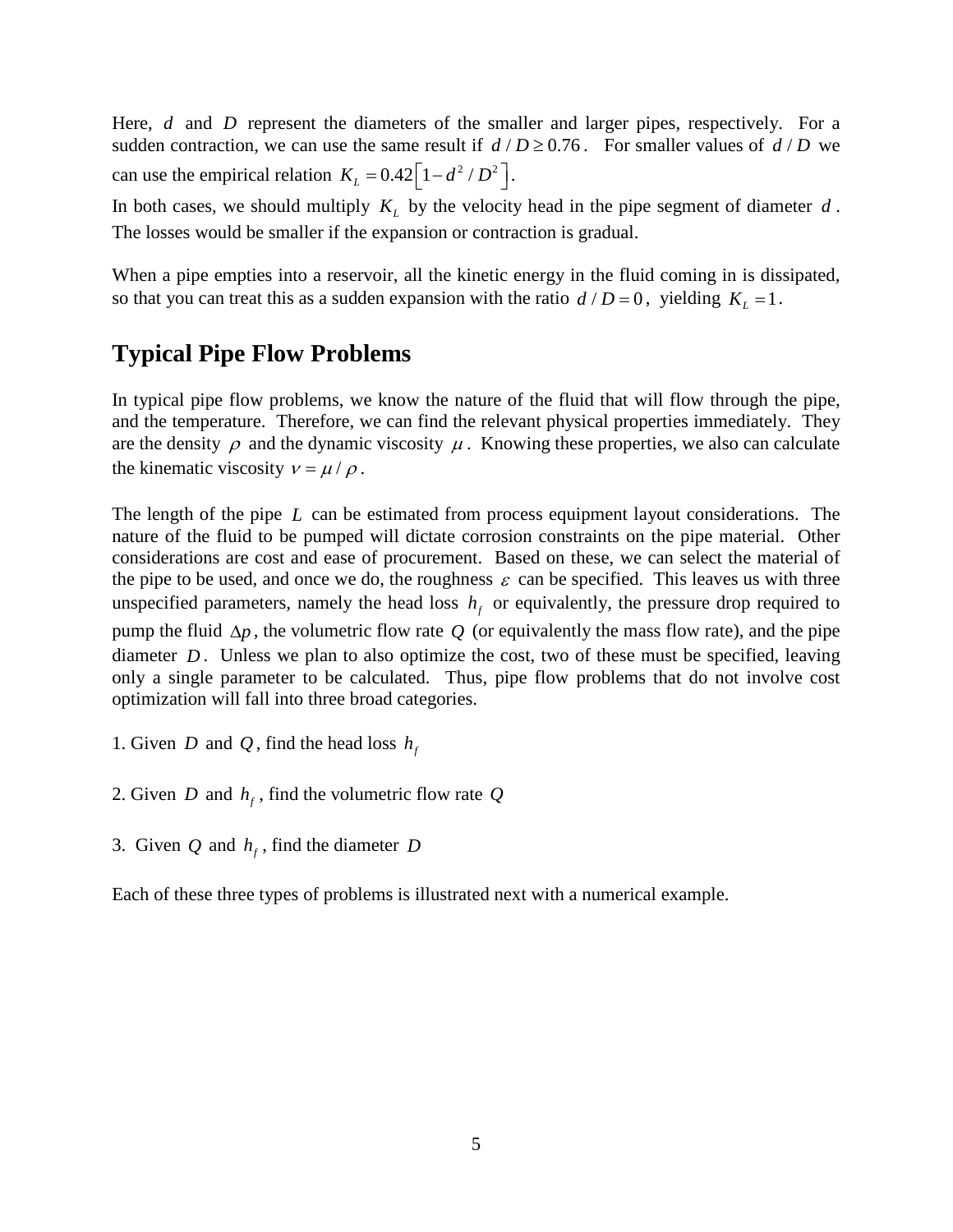#### **Example 1**

Find the head loss due to the flow of 1,500 gpm of oil ( $v = 1.15 \times 10^{-4}$   $ft^2$  /s) through 1,600 feet of 8" diameter cast iron pipe. If the density of the oil  $\rho = 1.75$  *slug ft*<sup>3</sup>, what is the power to be supplied by a pump to the fluid? Find the BHP of the pump if its efficiency is 0.85.

#### **Solution**

We have the following information.

 $\rho = 1.75 \text{ slug} / ft^3$   $v = 1.15 \times 10^{-4} ft^2 / s$   $D = 0.667 ft$ 

Therefore, the cross-sectional area is

$$
A = \pi D^2 / 4 = \pi \times (0.667 \text{ ft})^2 / 4 = 0.349 \text{ ft}^2
$$

$$
Q = 1500 \left(gpm\right) \times \frac{1 \left(ft^3 / s\right)}{448.8 \left(gpm\right)} = \boxed{3.34 \frac{ft^3}{s}}
$$

Therefore, the average velocity through the pipe is  $V = \frac{Q}{I} = \frac{3.34 (ft^3/s)}{(1.25)(1.25)}$  $({\it ft}^{\rm 2})$ 3 2 3.34  $(f t^3)$ 9.58 0.349  $V = \frac{Q}{t} = \frac{3.34 (ft^3/s)}{2.044 (ft^3/s)} = 9.58 \frac{ft}{s}$  $=\frac{Q}{A}=\frac{(3.349 \, (\textit{ft}^2))}{0.349 \, (\textit{ft}^2)}=\left[9.58 \, \frac{3.49 \, (\textit{ft}^2)}{1.56 \, \text{s}^2}\right]$ 

We can calculate the Reynolds number.

 $(ft) \times 9.58 (ft/s)$  $\left( \int f^{2}/s\right)$ 4 4  $\int f_4^2$  $0.667$  (  $ft$  )  $\times$   $9.58$  (  $ft$  /  $Re = \frac{B_x}{1.5} = \frac{3.55 \times 10^{14} \text{ J} \cdot \text{s} \cdot \text{kg} \cdot \text{s}}{2.55 \times 10^{14} \text{ J} \cdot \text{s}} = 5.55 \times 10^{14}$  $1.15\times 10^{-4}$  ( $ft^2$  /  $DV = 0.667 (ft) \times 9.58 (ft/s)$  $v = 1.15 \times 10^{-4} \left( \frac{ft^2}{s} \right)$  $=\frac{DV}{t} = \frac{0.667 (ft) \times 9.58 (ft/s)}{t} = 5.55 \times$  $\frac{x}{(f^2 + 5.000)} = \frac{5.55 \times 10^4}{2 \times 10^{-4} (ft^2/s)}$  Therefore, the flow is turbulent.

For cast iron,  $\varepsilon = 8.5 \times 10^{-4}$  *ft*. Therefore, the relative roughness is

$$
\frac{\varepsilon}{D} = \frac{8.5 \times 10^{-4} \left( \text{ft} \right)}{0.667 \left( \text{ft} \right)} = \boxed{1.27 \times 10^{-3}}
$$

Because we have the values of both the Reynolds number and the relative roughness, it is efficient to use the Zigrang-Sylvester equation for a once-through calculation of the turbulent flow friction factor.

$$
\frac{1}{\sqrt{f}} = -4.0 \log_{10} \left[ \frac{\varepsilon / D}{3.7} - \frac{5.02}{\text{Re}} \log_{10} \left( \frac{\varepsilon / D}{3.7} + \frac{13}{\text{Re}} \right) \right]
$$
  
= -4.0 log<sub>10</sub>  $\left[ \frac{1.27 \times 10^{-3}}{3.7} - \frac{5.02}{5.55 \times 10^{4}} \log_{10} \left( \frac{1.27 \times 10^{-3}}{3.7} + \frac{13}{5.55 \times 10^{4}} \right) \right] = 12.8$   
which yields  $\left[ f = 0.00612 \right]$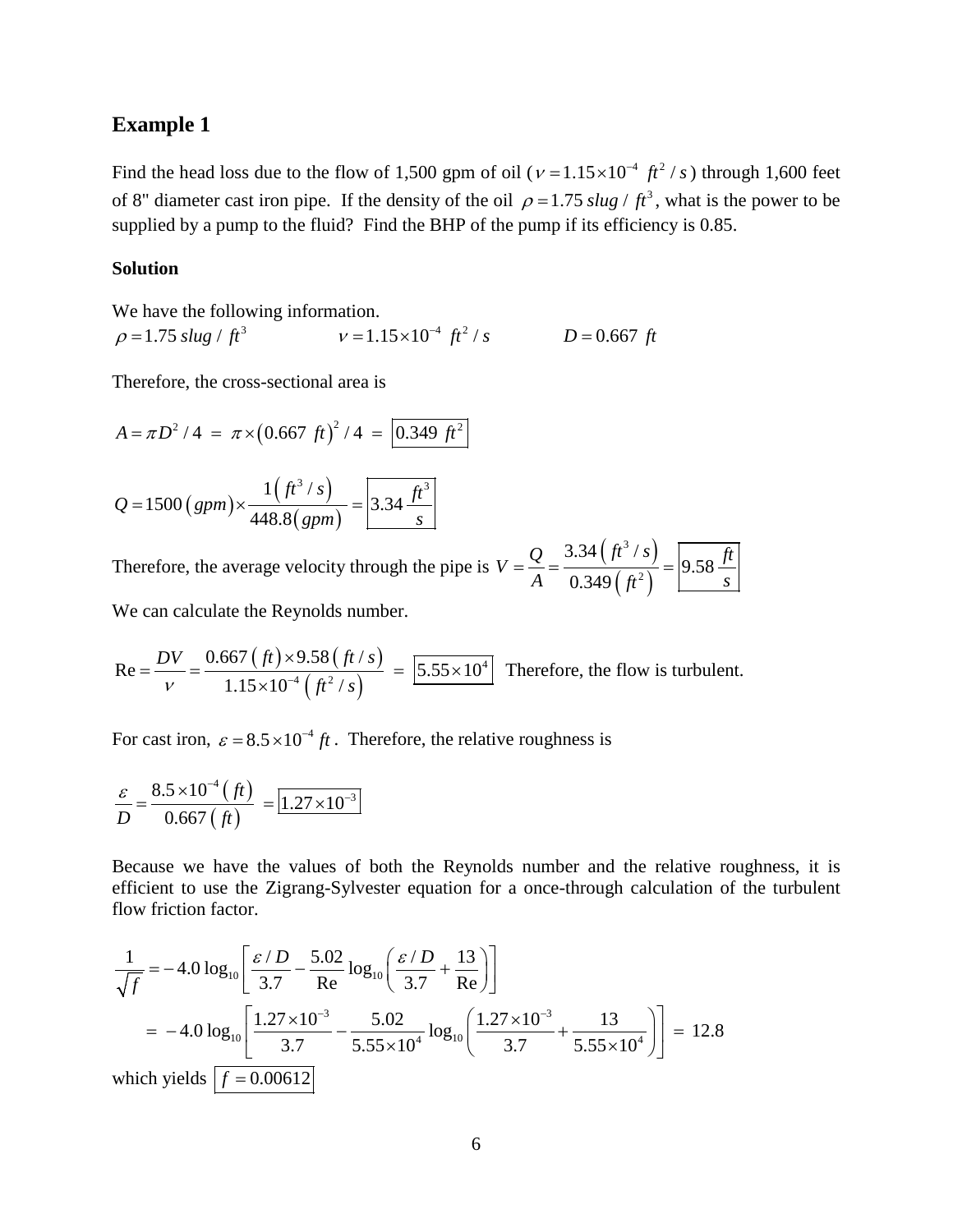The head loss is obtained by using

$$
h_f = 2f\left(\frac{L}{D}\right)\left(\frac{V^2}{g}\right) = 2 \times 0.00612 \times \frac{1,600 \text{ (ft)}}{0.667 \text{ (ft)}} \times \frac{\text{(9.58 ft/s)}^2}{32.2 \text{ (ft/s}^2)} = 83.7 \text{ ft}
$$

The mass flow rate is  $\dot{m} = \rho Q = 1.75 \left( \frac{s l u g}{f t^3} \right) \times 3.34 \left( \frac{f t^3}{s} \right) = 5.85 \frac{s l u g}{s}$ ρ  $\dot{n} = \rho Q = 1.75 \left( \frac{3\mu g}{ft^3} \right) \times 3.34 \left( \frac{ft}{s} \right) =$ 

The power supplied to the fluid is calculated from

Power to Fluid = 
$$
\dot{m} h_f g = 5.85 \left( \frac{s l u g}{s} \right) \times 83.7 \left( \dot{f} t \right) \times 32.2 \left( \frac{f t}{s^2} \right) = \boxed{1.58 \times 10^4 \frac{\dot{f} t \cdot l b_f}{s}}
$$

We know that 1 HorsePower = 550  $\frac{ft \cdot lb_f}{}$ *s*  $=$  550  $\frac{ft \cdot lb_f}{=}$ . Therefore, Power to Fluid  $=$   $\boxed{28.7 \, hp}$ The efficiency of the pump  $\eta = 0.85$ . Therefore,

Brake Horse Power = 
$$
\frac{\text{Power to Fluid}}{\eta} = \frac{28.7 \, (hp)}{0.85} = \boxed{33.7 \, hp}
$$

### **Example 2**

Water at 15 *C* flows through a 25 − *cm* diameter riveted steel pipe of length 450 *m* and roughness  $\varepsilon = 3.2$  *mm*. The head loss is known to be 7.30 *m*. Find the volumetric flow rate of water in the pipe.

#### **Solution**

For water at 15° *C*,  $\rho = 999 kg/m^3$   $\mu = 1.16 \times 10^{-3} Pa \cdot s$  so that the kinematic viscosity can be calculated as  $v = \mu / \rho = \sqrt{1.16 \times 10^{-6} m^2 / s}$ 

The pipe diameter is given as  $D = 0.25 m$ , so that the cross-sectional area is

$$
A = \pi D^2 / 4 = \pi \times (0.25 \, m)^2 / 4 = \boxed{4.91 \times 10^{-2} \, m^2}
$$
  
The length of the pipe is given as  $\boxed{L = 450 \, m}$ 

We do not know the velocity of water in the pipe, but we can express the Reynolds number in terms of the unknown velocity.

Re = 
$$
\frac{DV}{V}
$$
 =  $\frac{0.25 (m) \times V}{1.16 \times 10^{-6} (m^2 / s)}$  =  $\boxed{2.16 \times 10^5 V}$  where V must be in m/s.

At this point, we do not know whether the flow is laminar or turbulent. Given the size of the pipe and the head loss, it is reasonable to assume turbulent flow and proceed. In the end, we need to check whether this assumption is correct.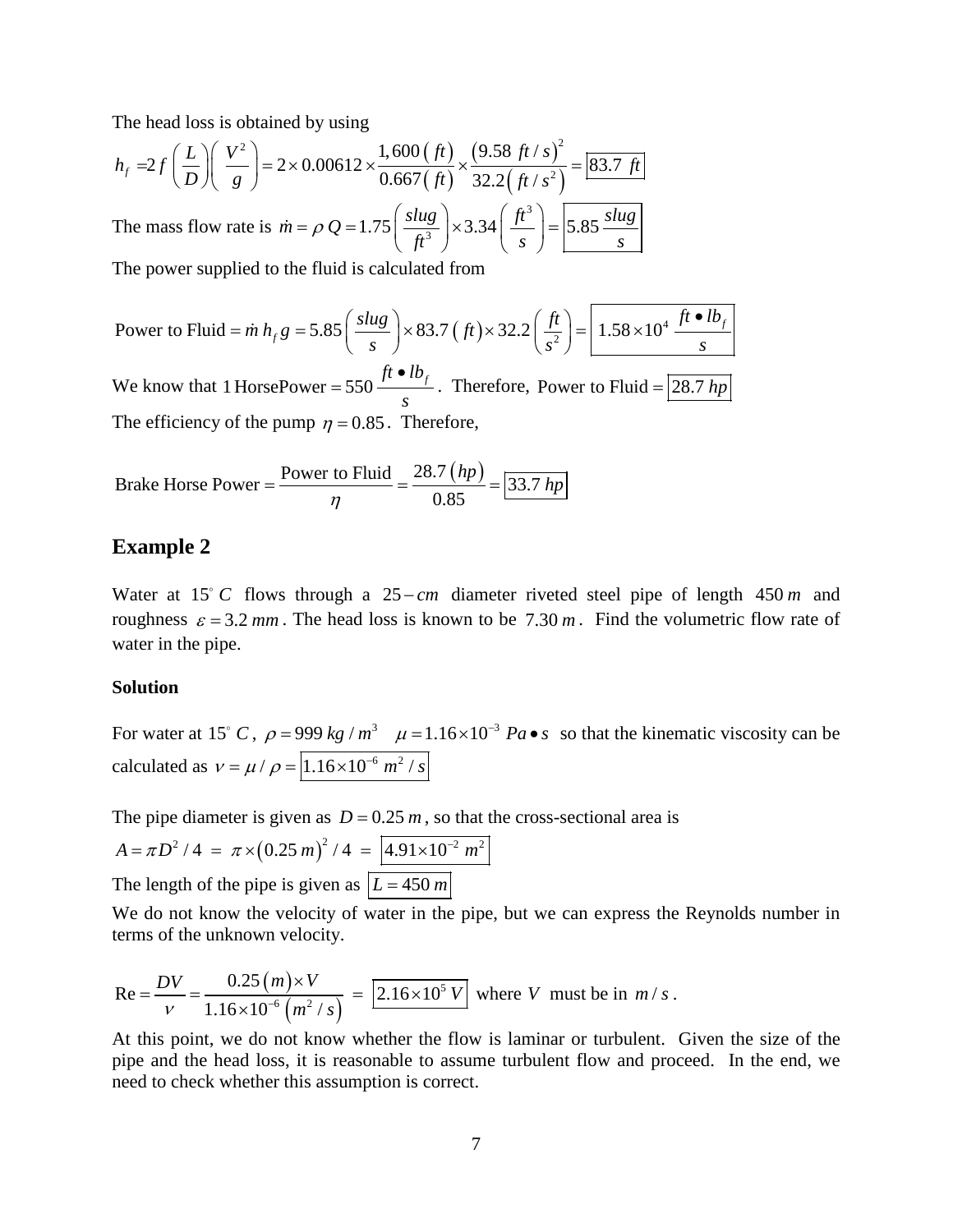Now, we are given the head loss  $h_f$ . Let us write the result for  $h_f$  in terms of the friction factor. 2  $h_f = 2f\left(\frac{L}{D}\right)\left(\frac{V^2}{g}\right)$  Substitute the values of known entities in this equation.  $(m) = 2 f \times \frac{450(m)}{225(n)}$  $(m)$  | 9.81  $(m/s^2)$ 2 2 450  $7.30(m) = 2$  $0.25(m)$  | 9.81  $(m/$  $m = 2 f \times \left( \frac{450(m)}{225(1)} \right) \times \left( \frac{V}{2.25(m)} \right)$ *m*)  $\int$  | 9.81 (*m* / *s*  $(450(m))$   $\begin{pmatrix} 1 & v^2 & v^2 \end{pmatrix}$  $=2 f \times \frac{436(m)}{0.25(n)} \times \frac{v}{0.01(n+2)}$  $(0.25(m)) (9.81(m/s<sup>2</sup>))$ This can be rearranged to yield

 $fV^2 = 1.99 \times 10^{-2} \frac{m^2}{s^2}$  $= 1.99 \times 10^{-2} \frac{m}{\lambda}$  where *V* must be in *m / s*.

Taking the square root, we find  $\sqrt{f} = \frac{0.141}{V}$ 

We can see that the product  $\text{Re}\sqrt{f}$  can be calculated, even though we do not know the velocity *V* .

Re
$$
\sqrt{f}
$$
 = 2.16×10<sup>5</sup> V ×  $\frac{0.141}{V}$  =  $\boxed{3.05 \times 10^4}$ 

Given  $\varepsilon = 3.2$  *mm*, the relative roughness is

$$
\frac{\varepsilon}{D} = \frac{3.2 \times 10^{-3} (m)}{0.25 (m)} = \boxed{1.28 \times 10^{-2}}
$$

Therefore, the entire right side in the Colebrook Equation for the friction factor is known. We can use the Colebrook Equation to evaluate the friction factor in an once-through calculation.

$$
\frac{1}{\sqrt{f}} = -4.0 \log_{10} \left[ \frac{\varepsilon / D}{3.7} + \frac{1.26}{\text{Re}\sqrt{f}} \right] = -4.0 \log_{10} \left[ \frac{1.28 \times 10^{-2}}{3.7} + \frac{1.26}{3.05 \times 10^{4}} \right] = 9.82
$$

Therefore, the friction factor is  $f = 0.0104$ 

Using  $\sqrt{f} = \frac{0.141}{V}$ , we can evaluate the velocity as  $\frac{0.141(m/s)}{\sqrt{2}} = \frac{0.141(m/s)}{0.139(m/s)} = \sqrt{1.39(m/s)}$ 0.102  $m/s$ ) 0.141( $m/s$ )  $V = \frac{0.1 \text{ H} \left(\frac{m}{v}\right) g}{\sqrt{f}} = \frac{0.1 \text{ H} \left(\frac{m}{v}\right) g}{0.102} = \boxed{1.39 \text{ m/s}}$  so that the volumetric flow rate is obtained as  $(m / s) \times 4.91 \times 10^{-2} (m^2)$  $Q = VA = 1.39 (m/s) \times 4.91 \times 10^{-2} (m^2) = 6.80 \times 10^{-2} \frac{m^3}{m^3}$ *s*  $= VA = 1.39 (m/s) \times 4.91 \times 10^{-2} (m^2) = |6.80 \times 10^{-2}$ 

We must check the Reynolds number.  $Re = 2.16 \times 10^5 V = \left| \frac{3.00 \times 10^5}{2.00 \times 10^5} \right|$ . This is well over 4,000 so that we can conclude that the assumption of turbulent flow is correct.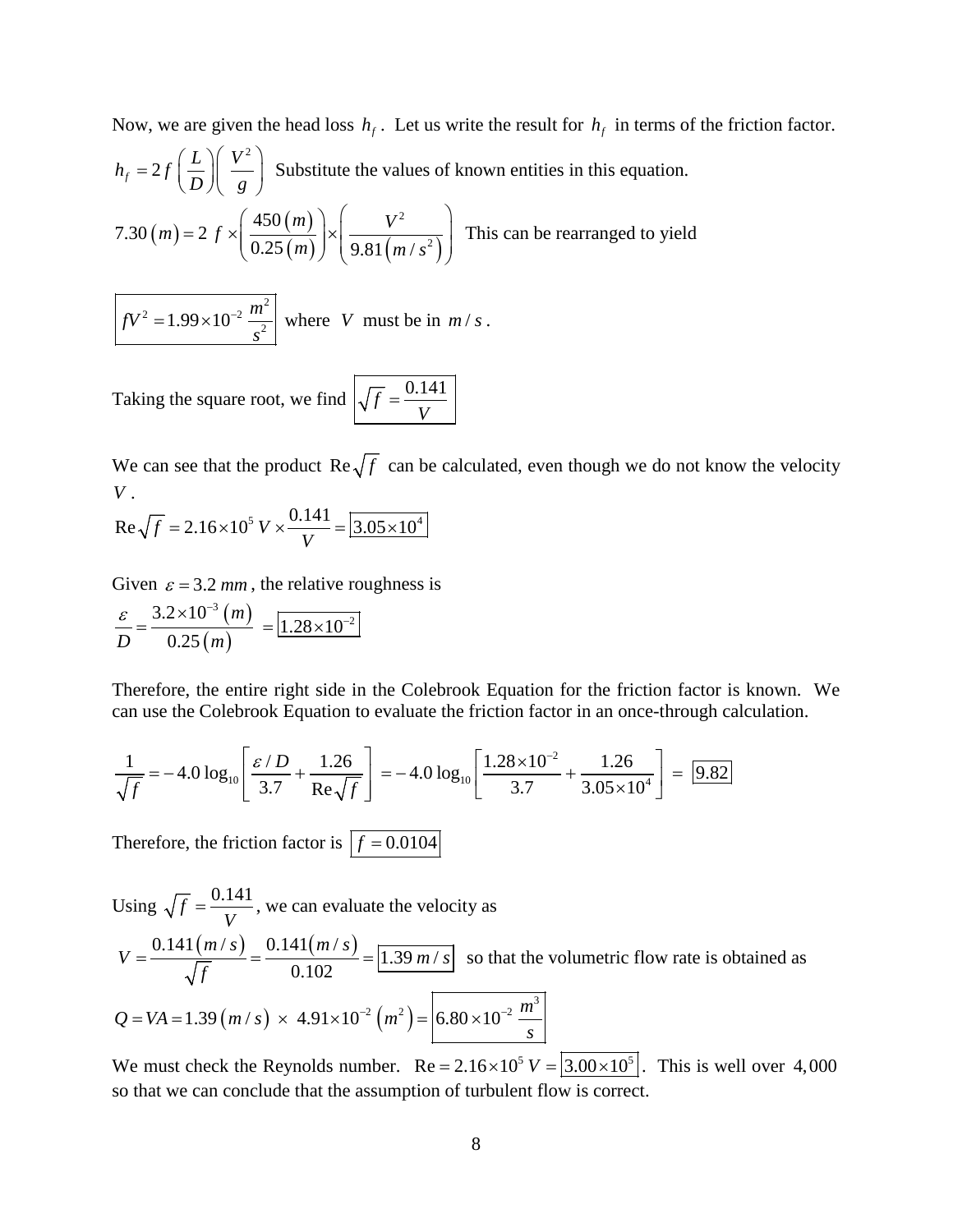#### **Example 3**

Determine the size of smooth 14-gage BWG copper tubing needed to convey 10 *gpm* of a process liquid of kinematic viscosity  $v = 2.40 \times 10^{-5}$   $ft^2$  / *s* over a distance of 133 *ft* at ground level using a storage tank at an elevation of 20 *ft* . You can assume minor losses from fittings in the line to account for 5 *ft* of head.

In this problem, we are asked to calculate the diameter *D* of the tube. We are given  $|L=150 \text{ ft}|$ 

and 
$$
Q = 10
$$
 gpm  $\times \frac{1 (ft^3 / s)}{448.8 (gpm)} = 2.23 \times 10^{-2} \frac{ft^3}{s}$ . Given that the storage tank is located at an

elevation of 20 *ft* above ground, we can infer that the available head loss for friction in the flow through the tube is  $h_f = (20-5) \text{ ft} = 15 \text{ ft}.$ 

The diameter appears in both the Reynolds number and the result for the head loss in terms of the friction factor. Let us begin with the head loss and write it in terms of the volumetric flow rate, which is known.

$$
h_f = 2f\left(\frac{L}{D}\right)\left(\frac{V^2}{g}\right) = 2f\left(\frac{L}{D}\right)\left(\frac{(4Q/\pi D^2)^2}{g}\right) = f \times \frac{32 LQ^2}{\pi^2 g D^5}
$$

Substituting known entities in this equation, we obtain

$$
15 \text{ ft} = f \times \frac{32 \times 133 \left(\text{ ft}\right) \times \left(2.23 \times 10^{-2} \text{ ft}^3/\text{s}\right)^2}{\pi^2 \times 32.2 \left(\text{ ft}/\text{s}^2\right) \times D^5} = 6.65 \times 10^{-3} \frac{\text{ ft}}{D^5} \qquad \text{so that} \qquad \boxed{f = 2.26 \times 10^3 \text{ D}^5}
$$

where *D* must be in feet.

The Reynolds number can be written as

Re = 
$$
\frac{4Q}{\pi vD} = \frac{4 \times 2.23 \times 10^{-2} (\hat{f}^3 / s)}{\pi \times 2.40 \times 10^{-5} (\hat{f}^2 / s) \times D} = \frac{1.18 \times 10^3}{D}
$$
 where *D* must be in feet.

We can make further progress if we assume the type of flow, so that we can use a correlation for the friction factor. It is reasonable in process situations with this flow rate to assume turbulent flow. So, we shall proceed with that assumption, to be verified later when we can calculate the Reynolds number.

It does not matter which correlation we use, because we must solve an implicit equation for the diameter in either case. So, let us use the Colebrook equation because it is simpler. For a smooth tube, the roughness,  $\varepsilon = 0$ , so that we can set the relative roughness  $\varepsilon / D = 0$  in the Colebrook equation to obtain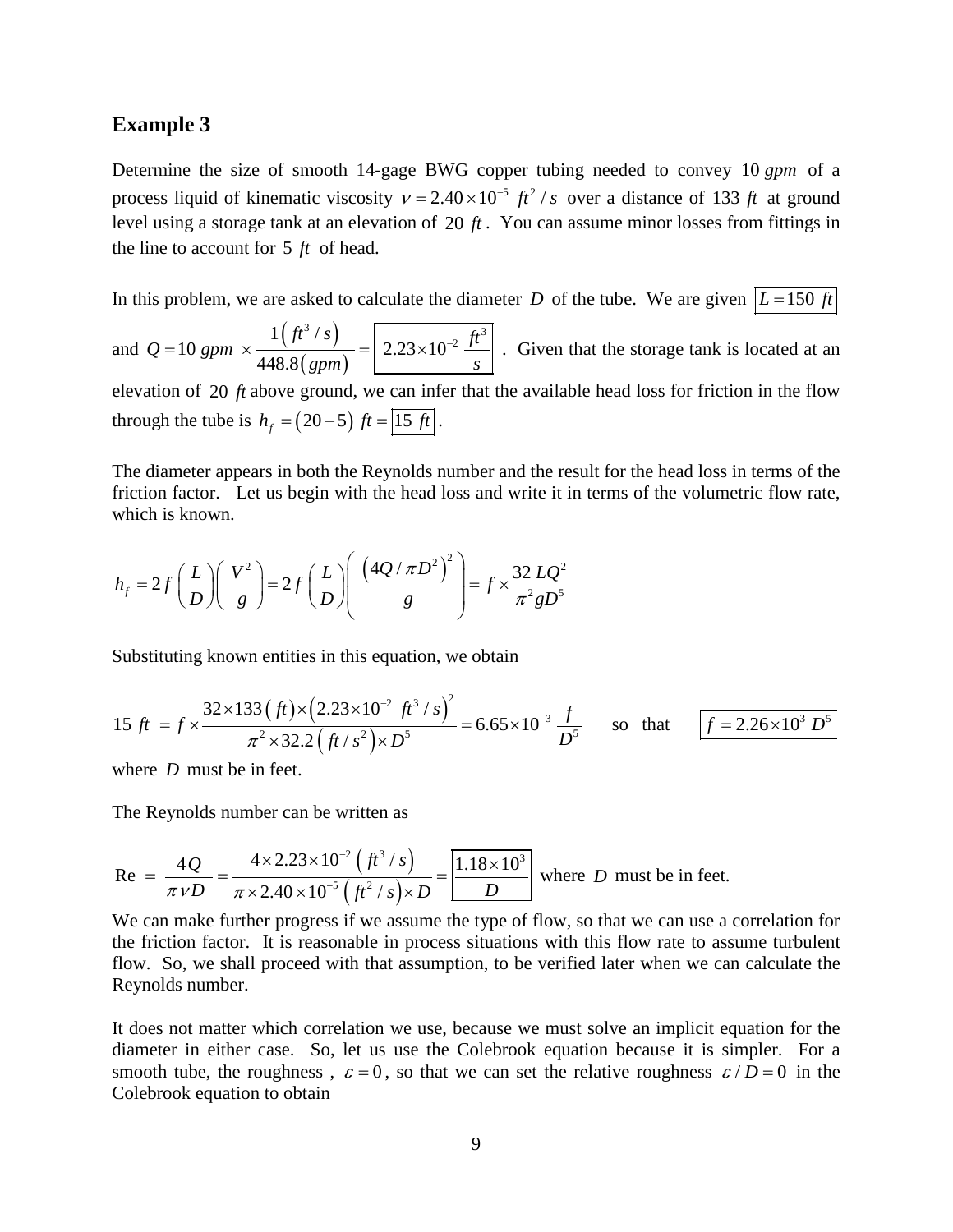$$
\frac{1}{\sqrt{f}} = -4.0 \log_{10} \left[ \frac{1.26}{\text{Re} \sqrt{f}} \right]
$$

In this equation, substitute for both the friction factor and the Reynolds number in terms of the diameter, to obtain

$$
\frac{1}{47.5D^{5/2}} = -4.0 \log_{10} \left[ \frac{1.26}{\left( 1.18 \times 10^3 / D \right) \times \left( 47.5 D^{5/2} \right)} \right] = -4.0 \log_{10} \left[ \frac{2.25 \times 10^{-5}}{D^{3/2}} \right]
$$

or

$$
D^{-5/2} = -190 \log_{10} \left[ 2.25 \times 10^{-5} D^{-3/2} \right]
$$

Solving this equation, we obtain  $D = 7.91 \times 10^{-2}$  *ft* =  $\sqrt{0.949}$ 

A table of standard tubing dimensions for specified nominal diameters and Birmingham Wire Gage (BWG) values can be found in many places. The textbook by Welty et al. provides it as Appendix N. From the table, we find that for 14-gage tubing with an outside diameter of 1" , the inside diameter is 0.834". The next higher outside diameter available is  $1\frac{1}{4}$ 4 −inch , and for this OD, 14-gage tubing comes with an inside diameter of 1.084". Therefore, we must select one of these two tubes. If we want to be sure to obtain the desired flow rate, we must choose the value that is larger than 0.949" . You may wonder why. Here is an approximate answer.

In turbulent flow, the friction factor  $f \propto V^{-a}$ , where  $0 \le a < 1$ . In laminar flow,  $f \propto V^{-1}$ . In both cases, we can write  $fV^2 \propto V^b$  where  $b > 0$ . Therefore, the head loss from pipe flow

friction 
$$
h_f = \frac{1}{D} fV^2 \left(\frac{2L}{g}\right) \propto \frac{1}{D} fV^2 \propto \left| \frac{1}{D} V^b \right|
$$

For a fixed volumetric flow rate, as the diameter is increased,  $V^b$  decreases and  $1/D$  also decreases. Therefore, the head loss decreases for a given volumetric flow rate as the diameter is increased. This means that with a fixed head loss available, we can comfortably achieve the desired flow rate using a suitable valve. On the other hand, if we choose a diameter that is smaller than the calculated value, we would need a larger head available for driving the flow than is available.

Now, let us use the actual inside diameter of the selected tube,  $D = 1.084" = 9.03 \times 10^{-2}$  ft to evaluate the Reynolds number of the flow.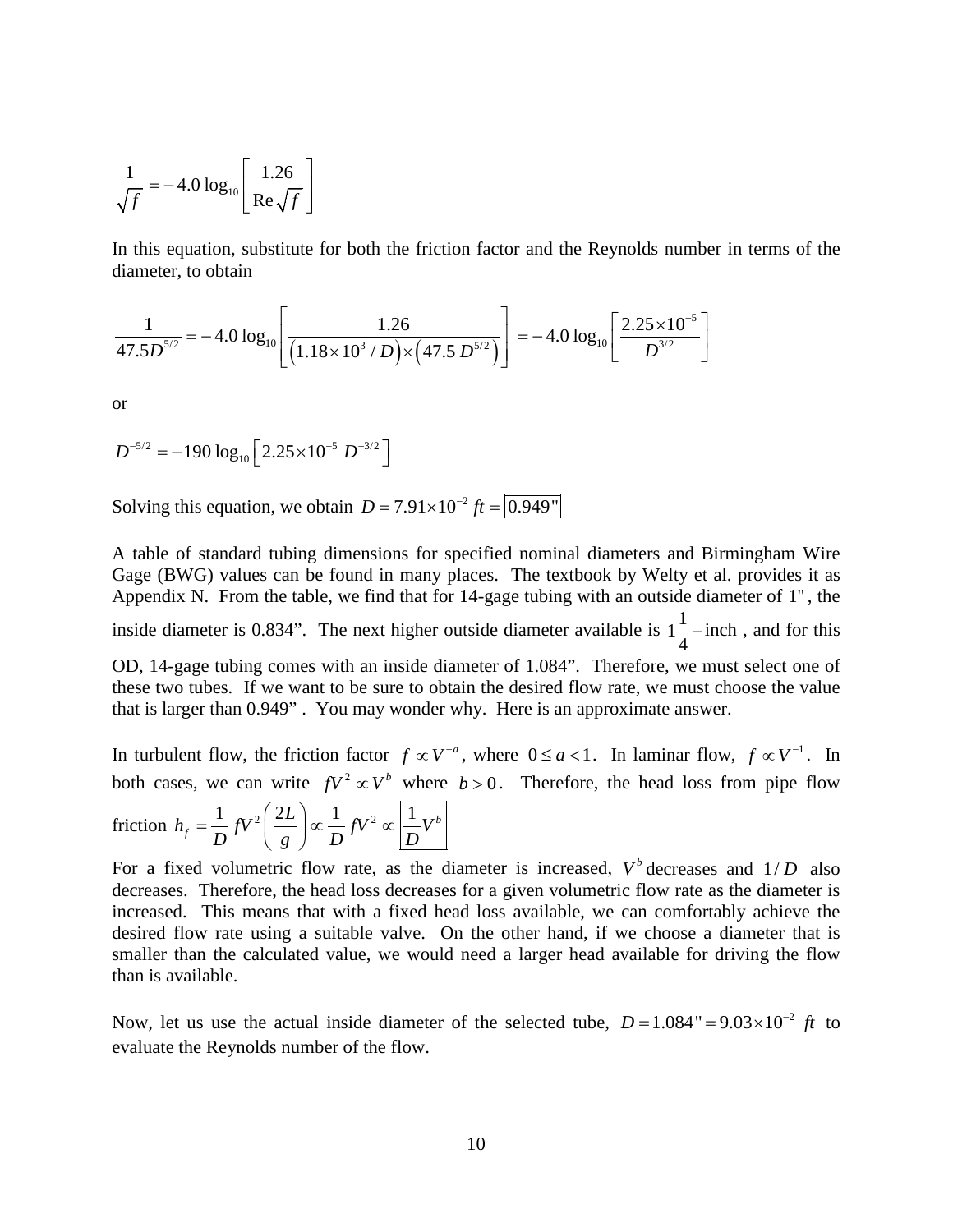Re = 
$$
\frac{4Q}{\pi vD} = \frac{4 \times 2.23 \times 10^{-2} (ft^3/s)}{\pi \times 2.40 \times 10^{-5} (ft^2/s) \times 9.03 \times 10^{-2} (ft)} = 1.31 \times 10^4
$$
 Therefore, the flow is

turbulent as assumed.

The actual friction factor can be calculated from the Zigrang-Sylvester equation.

$$
\frac{1}{\sqrt{f}} = -4.0 \log_{10} \left[ \frac{\varepsilon / D}{3.7} - \frac{5.02}{\text{Re}} \log_{10} \left( \frac{\varepsilon / D}{3.7} + \frac{13}{\text{Re}} \right) \right]
$$
  
= -4.0 log<sub>10</sub>  $\left[ 0 - \frac{5.02}{1.31 \times 10^4} \log_{10} \left( 0 + \frac{13}{1.31 \times 10^4} \right) \right] = 11.8$   
yielding  $\left[ f = 0.00724 \right]$ 

The actual head loss for the desired volumetric flow rate will be

$$
h_f = f \times \frac{32 \, LQ^2}{\pi^2 g D^5} = 0.00724 \times \frac{32 \times 133 \, (ft) \times (2.23 \times 10^{-2} \, ft^3 / s)^2}{\pi^2 \times 32.2 \, (ft / s^2) \times (9.03 \times 10^{-2} \, ft)^5} = 8.03 \, ft
$$

which is less than available head of 15 *ft* .

Therefore, we must specify 14-gage,  $1\frac{1}{2}$ 4 −inch tubing for this application.